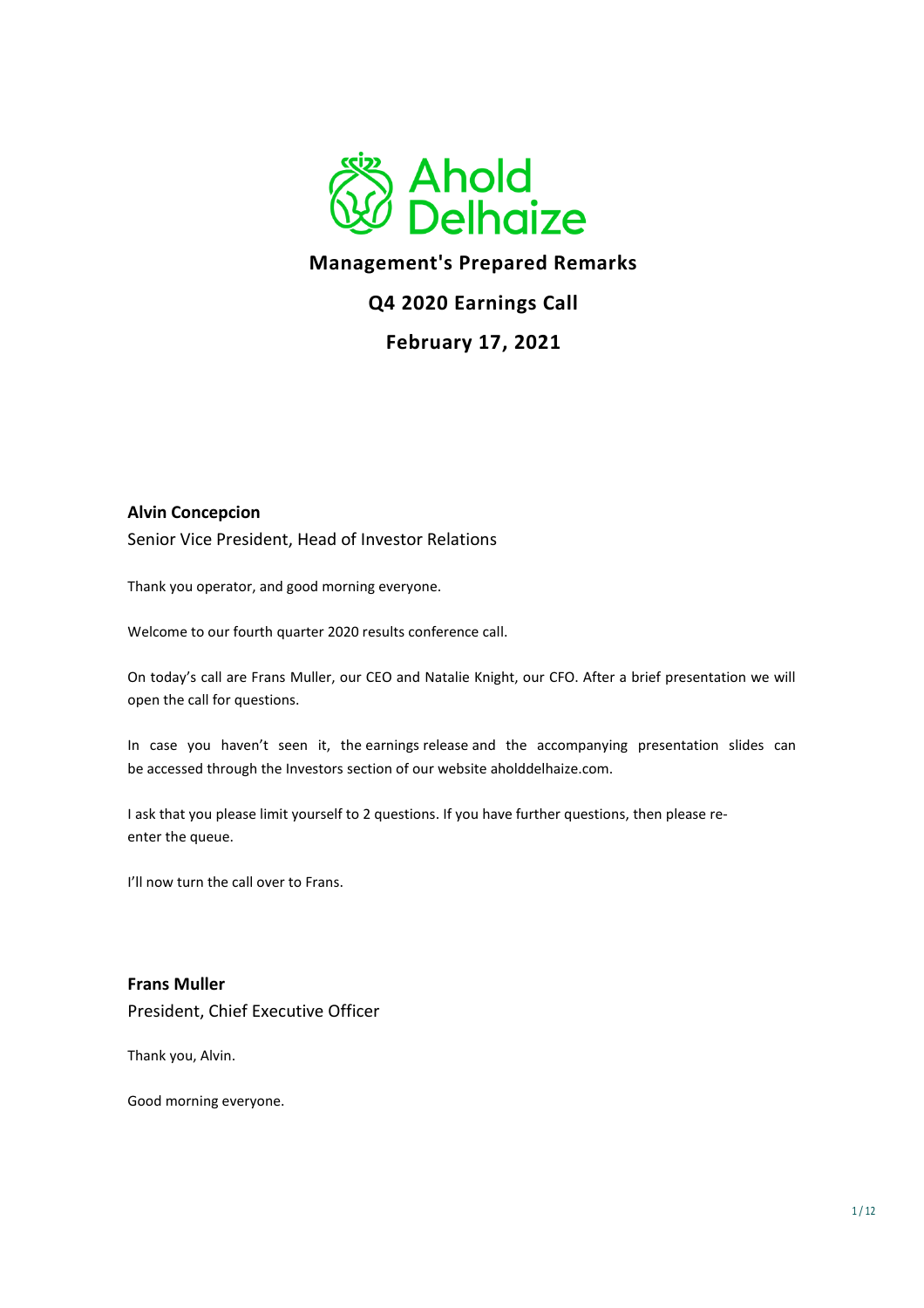

In 2020, the effects of COVID-19 and social unrest deeply impacted the communities we serve, and created unprecedented challenges for our brands. I'm pleased with how the hundreds of thousands of associates across all our brands, distribution centers, and support offices demonstrated courage and care in protecting the safety of our stores and distribution centers, while providing great customer service and community support. I would like to once again thank each and every one of them for their tremendous efforts.

In support of these efforts, we made significant investments in additional safety measures, enhanced associate pay and benefits, and substantial charitable donations, which resulted in approximately €680 million in COVID-19-related costs in 2020.

We also committed to contribute over €1.4 billion to improve the security of pension benefits for associates and reduce financial risk for Giant Food and Stop & Shop.

When we started to see consumers shift their purchases more online at the onset of COVID-19, we acted quickly to shift capital expenditure spending in 2020 to accelerate investments in digital and omnichannel capabilities.

As a result of these combined efforts, we ended 2020 in a strategically stronger position than before the COVID-19 pandemic began.

Now I'll focus a little bit on the financial results:

Natalie will go into more detail on the financial performance in Q4 as well as our outlook for 2021. For now, you can see in our press release and on slide 4 some of the highlights.

We are pleased with the underlying Q4 performance in both the U.S. and Europe. Comp sales growth excluding gas was strong in both the U.S. and Europe. Our leading local omnichannel platform generated nearly 130% net consumer online sales growth in the U.S. and nearly 75% growth in Europe in the quarter, at constant exchanges rates.

The strong Q4 performance allowed us to exceed our full year outlook. Underlying EPS growth was 33% in full year 2020 versus our guidance of high-20% growth. We were able to produce €2.2 billion in free cash flow in 2020, which compares to our guidance of above €1.7 billion. We were proud of this high level of cash flow given the significant payments we made to withdraw, settle, and improve the security of pension plans in the U.S. and the Netherlands, as well as our accelerated investments in digital and omnichannel capabilities.

We strive to benefit all of our stakeholders and aim to strike the appropriate balance between investing in the health and safety of associates and customers, supporting our local communities, prioritizing environmental, social, and governance initiatives. Therefore, we are also proposing a €0.90 dividend for 2020, which represents 18% growth from the prior year.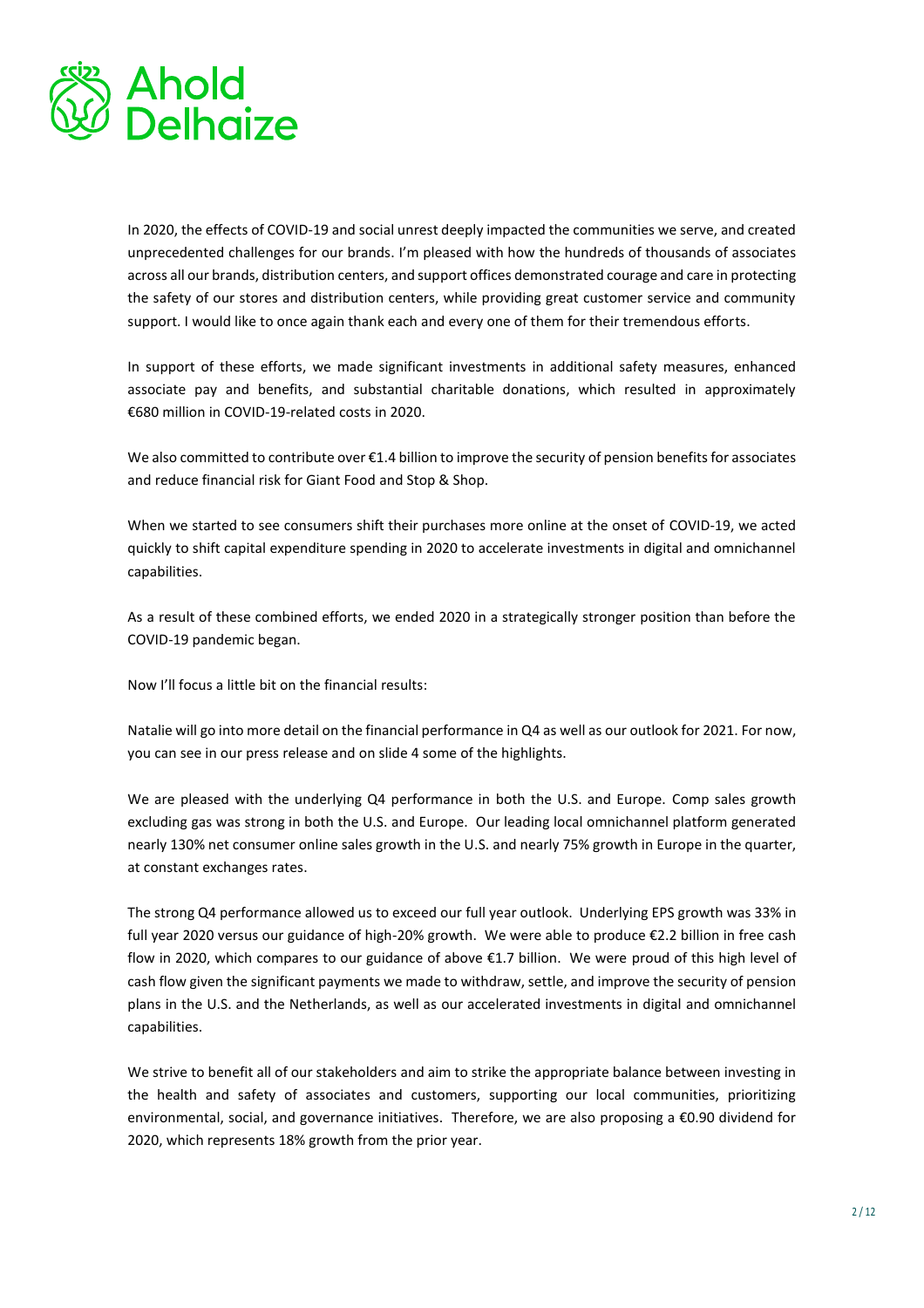

Moving to slide 5. You heard me mention that we were entering 2021 in a strategically stronger position versus pre-COVID-19. I'll elaborate more on that now.

In 2020, we were able to significantly improve our strategic position:

- We are exceeding the multi-year Capital Markets Day 2018 financial targets.
- We grew overall market share in both the U.S. and Europe, which has further strengthened our #1 and #2 market share positions.
- We exceeded our 3 year group net consumer online sales goal of €7 billion a year early, by achieving €7.6 billion in 2020. Online now represents about 10% of our sales and we are positioned for additional growth given our significant capacity increases in 2020 and 2021.
- And we significantly de-risked our U.S. multi-employer pension plan liabilities, by withdrawing from and securing plans that comprised about 90% of the year-end 2019 net deficit.

Exiting 2020 in this position makes us feel even more confident about our prospects in 2021 and beyond.

While no doubt that COVID-19 helped our results last year, we also know that the future for Ahold Delhaize is very promising.

Many consumers have found a new love for eating at home and found new ways to engage with our brands both online and in-store, which are behaviors which we think will have a lot of stickiness.

As a result, we are now setting more ambitious targets in several key areas of our business, which you can see on the right side of slide 5:

- With increased capacity and continued momentum, we expect Group net consumer online sales to continue to grow strongly in 2021, to grow strongly in 2021, particularly in the U.S. both organically, and aided by the recent acquisition of Fresh Direct.
- We are raising our cumulative cost savings target for 2019-2021. These cost savings efforts will enable our brands to invest in providing more value and convenience to customers, and help us mitigate cost pressures in the business. This will lead to a solid Group underlying operating margin in 2021, which is expected to be at least 4% and will drive EPS growth versus 2019.
- It will be another strong year for free cash flow, and we are now on track to reach €5.6 billion in cumulative free cash flow from 2019-2021, which exceeds the Capital Markets Day 2018 target of €5.4 billion.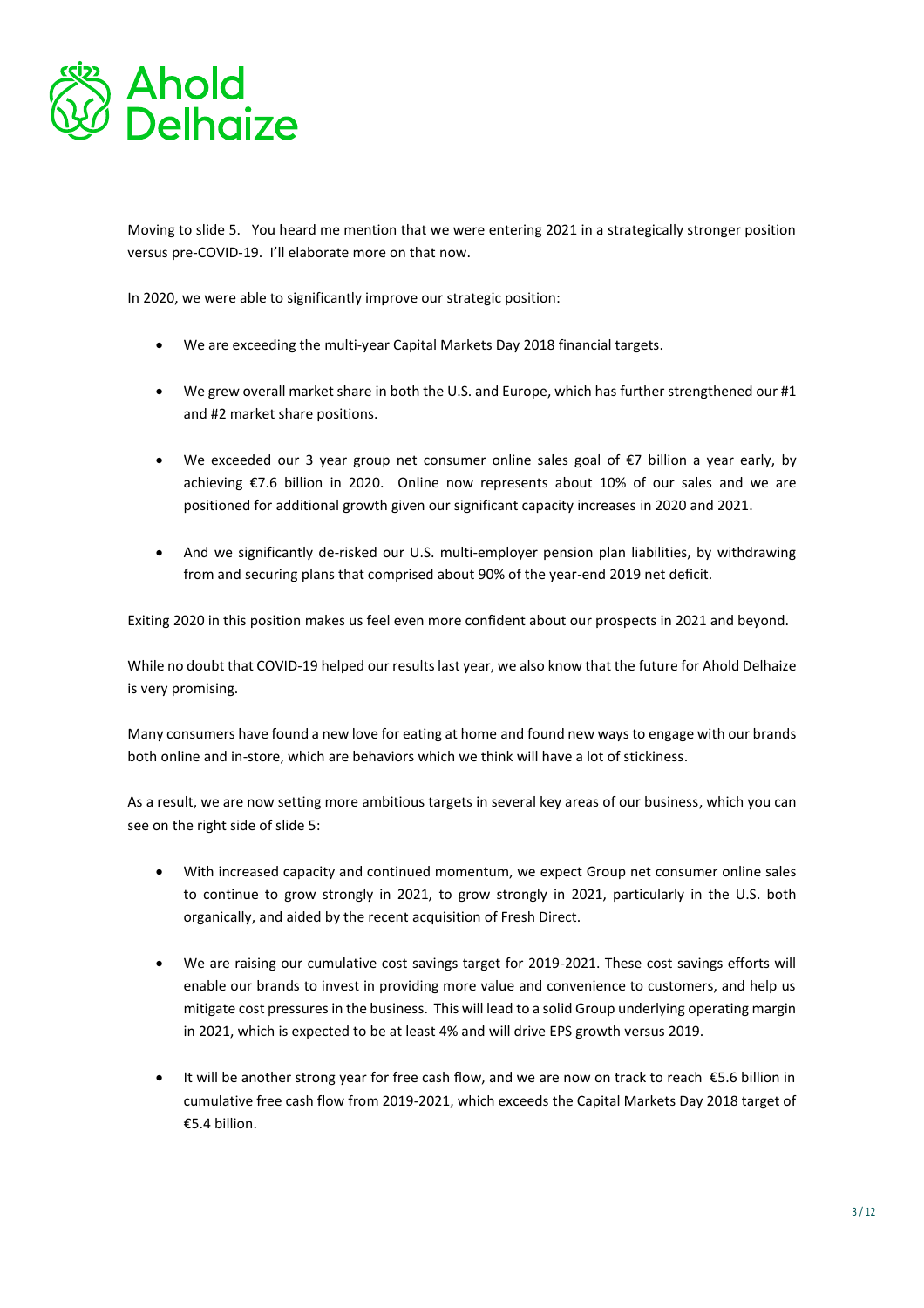

Natalie will provide more color on this outlook in a few moments, but underpinning this financial guidance is our ability to further capitalize on our strong relationship with our customers and communities, who will continue to reward us for our efforts to innovate, provide convenience, and offer a healthy and fresh assortment at a good value.

This guidance also reflects the consistent financial discipline and operational excellence which you have come to expect from Ahold Delhaize. This is particularly important as we lap a year where COVID-19 has created a lot of distortion in the financial results, as well as new challenges in 2021.

Slide 6 and 7 summarize how we exceeded our key targets in 2020 as well as our new targets in 2021 beyond the financial targets I just discussed. We hold ourselves accountable when we set targets and believe in being transparent about them.

In the spirit of transparency, slides 8 and 9 show our progress versus the initial 2018 Capital Markets Day promises. And I won't go through them all, but clearly, we have exceeded or are on track of exceeding all of our financial goals through 2021. We are happy with our track record here, which I recall was also a very good pre-COVID-19. I am confident in our ability to achieve our more ambitious targets in the year to come.

The last quarter on slide 10, we spent a bit of time discussing some of our early initiatives to solidify our position as an industry-leading, local omnichannel retailer and increase our share of the customer wallet in 2021 and beyond, even more confident about our efforts to make this happen.

On slide 10, you can see that we increased share in 2020 in our key markets in the US and the Benelux and maintained share in the Central and Southeastern European markets. This widened in a positive sense our already leading one and two position market share, and our aim is to retain this leading position in 2021 and beyond. So, I think it's worth giving you an idea how we plan to do that.

On slide 11, we described some of the reasons we think additional wallet share opportunities remain. Well, no doubt, COVID-19 creates challenging sales comparisons in 2021. We are confident that our two-year stacked comp sales growth rates will be better than they were pre-COVID-19. One of the reasons we believe this is because of our ability to capitalize on changes in customer behavior. We have shown in 2020 our ability to adjust our operations and shift investments in the short amount of time, and we will continue to remain nimble. Even as COVID-19 subsides, we think customers will work more from home than they did before COVID-19 and, therefore, eat more at home than before. We think the preference for healthy and fresh product will step up even further, and we think online demand will continue to grow strongly.

These behaviors portend well for our future as a company because they are the areas we have been highly focused on and already play well into our strengths. In fact, with our investments in increased capacity and continued innovations, we expect over 30% growth in net consumer online sales for the group in 2021, and we expect the US to outperform that rate with over 60% growth. In Europe, bol.com has exceeded their net consumer online sales target a year early, reaching €4.3 billion in 2020 versus our target of €3.5 billion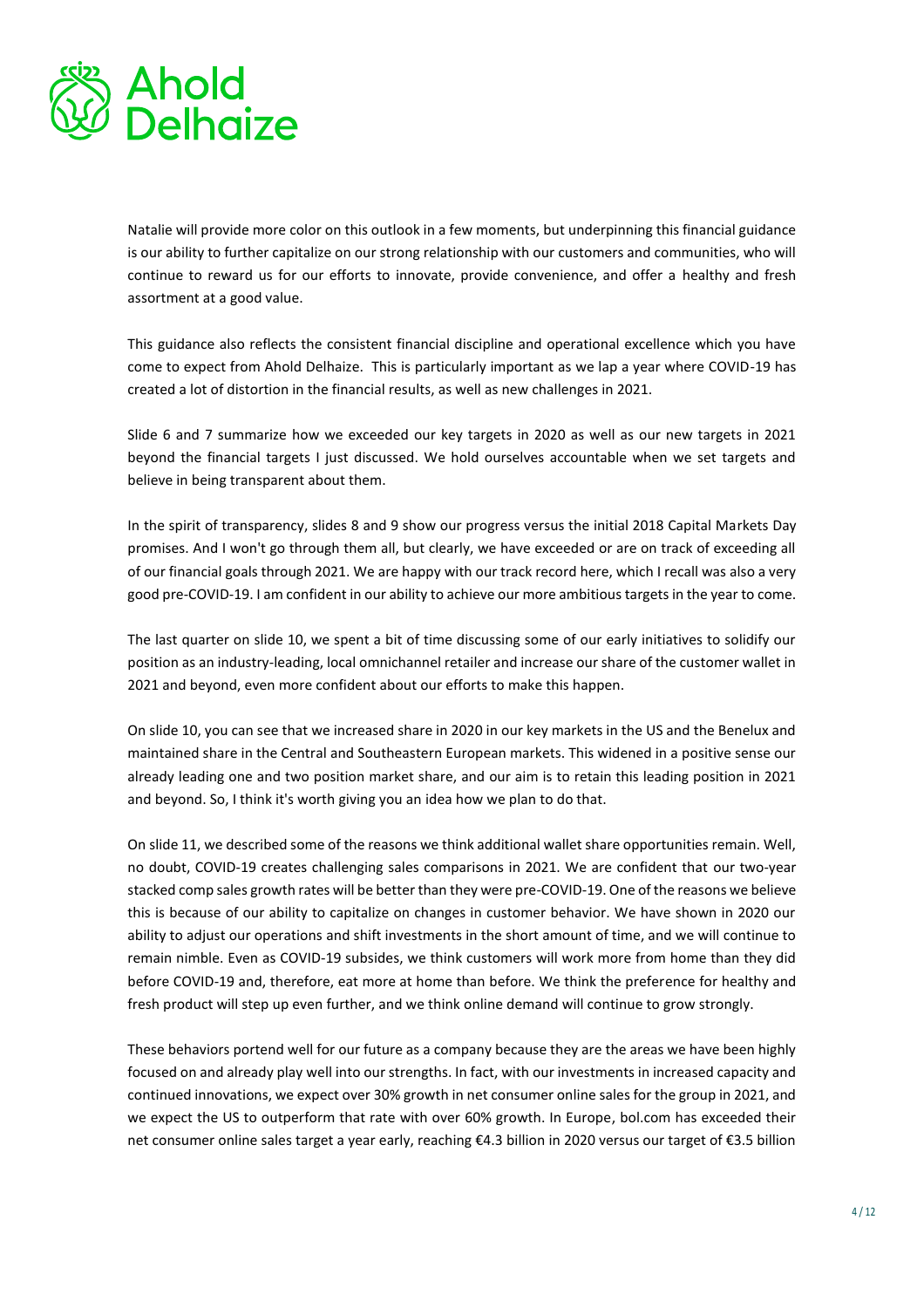

in 2021. We expect growth to continue and are upping our forecasts for bol.com to €5 billion in net consumer sales by 2021.

There are a few other reasons we think incremental sales opportunities exist.

- Our recent acquisitions of FreshDirect and stores from Southeastern Grocers, as well as yesterday's announcements regarding DEEN supermarkets in the Netherlands will drive incremental sales. We think there is organic growth opportunities here as well.
- The store remodels we are doing across the US and Europe should also continue to drive sales uplifts, and many of these are focused on some of our largest brands in Stop & Shop and Albert Heijn which you have heard us talk about before.
- There are also new opportunities for increased sales in general merchandise and own-brands products in the US as well as improved meal solutions offerings in both the US and Europe.

On slide 12, you can see some highlights of ways we are bringing to life our goal of being a leading local omnichannel retailer. Building upon key initiatives which we announced last quarter, our activity center around several areas:

- First of all, significantly stepping up our online capacity, supply chain, and technological capabilities. In 2021, we have plans for increased online capacity in both the US and Europe on top of a significant increase in 2020. We will also continue to make progress in our US supply chain transformation efforts which are absolutely on schedule.
- Two, advancing our omnichannel offerings to consumers, we will roll out AH, Albert Heijn, Compact, which is a no-fee home delivery service targeting smaller households to more markets in 2021. GIANT Company launched Choice Pass in January, which offers unlimited free grocery delivery and pickup with an annual membership fee of \$98 as a sort of subscription system.
- And last quarter, under three, we mentioned that improving online productivity across all our brands is one of our highest priorities for 2021 and beyond. It remains a key focus for us, and we have some new things to share with you on this front.
- We plan to accelerate US online grocery fulfillment productivity growth through an end-to-end improvement of processes, systems, operating practices, and innovation beginning in 2021 and continuing through the end of 2022, which will lower the cost to serve.
- To improve efficiency even further, we will open an additional micro-fulfillment center with Autostore and Swisslog inside of a new omnichannel fulfillment center in Philadelphia in the fourth quarter of 2021. In both the US and Europe, we will utilize technology to improve route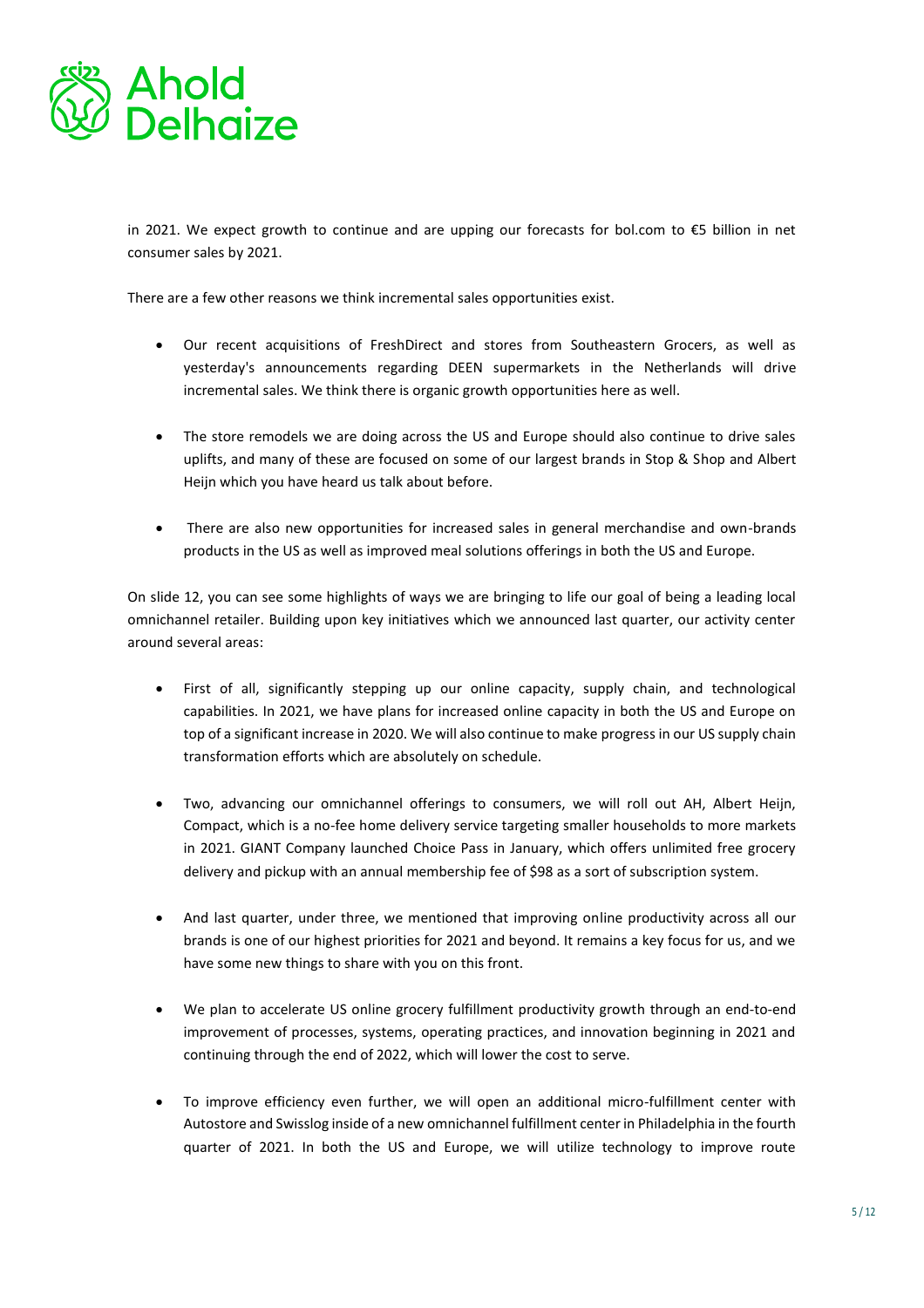

optimization in order to reduce last mile costs. We're also working on ways to optimize the numbers of orders per trip and leveraging new fulfillment centers to reduce distance traveled. And at bol.com, we are pleased with the team's ability to drive positive operating profits and doubledigit return on capital in 2020, and we expect this to continue in 2021.

You also remember that we want to continue to address the call to action in ESG. Slide 13 show our recent actions. It's great to see that our substantial efforts in the past have been recognized as well. We were the top ranked food retailer in the US and Europe and number two globally in a 2020 S&P Global Corporate Sustainability Index. And therefore recognized as a member of the Dow Jones Sustainability World Index and in Europe. Going forward, we continue to push our online efforts on – our efforts on the ESG and announced that:

- In January, Albert Heijn halved the CO2 emissions per store and switched to 100% wind energy.
- The US partnered with HowGood on an easy-to-use environmental and social impacting impact rating system.
- The US brands pledged support to the CEO Action for Diversity & Inclusion Program, which is the largest CEO-driven business commitment to advance D&I within the workplace.
- And our US brands were recognized as best places to work for LGBTQ and Equality, receiving a perfect score on the Human Rights Campaign Foundation's 2021 Corporate Equality Index.
- We also announced a  $\epsilon$ 1 billion sustainability-linked revolving credit facility, all elements to underline the importance of ESG and our efforts to make it even more important for ourselves, our associates, and our customers.

On slide 14 and 15, we highlight some of the key achievements in Q4 for the US and Europe.

In the interest of time, I won't cover all of these. But in the US, we saw high levels of online growth continue. Also the Stop & Shop remodeled stores continue to perform in line and we will accelerate the number of remodels in 2021. In Europe, we were also pleased with the high level of net consumer online sales growth, particularly at bol.com, which started the year with 26,000 sellers on the platform the year of 2020 and ended the year with over 41,000 of sellers on the platform. And it continues to grow in 2021.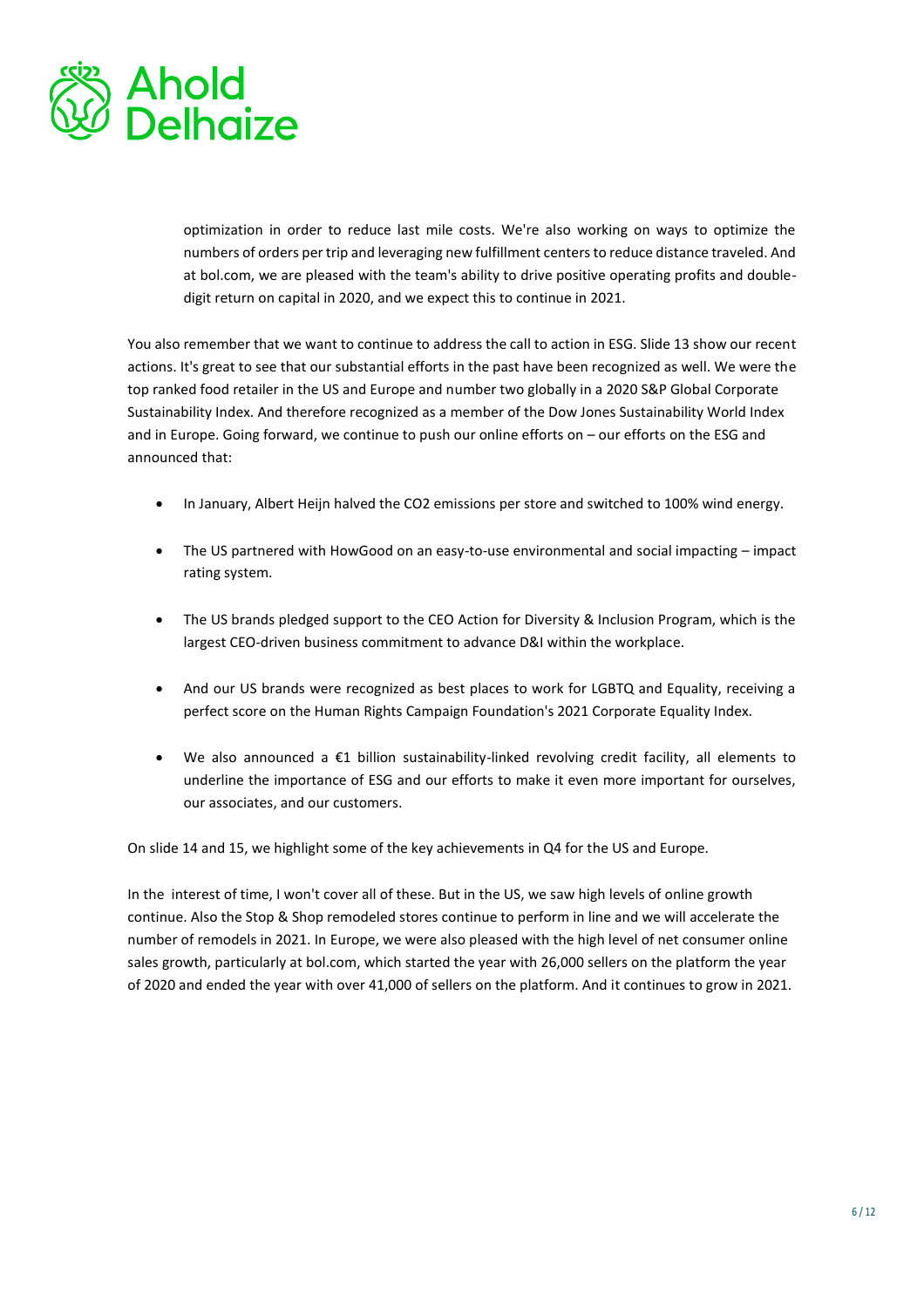

### **Natalie Knight**  Chief Financial Officer

Good morning and thank you, Frans.

Our underlying performance in the fourth quarter was again strong and continues to be impacted by high levels of demand due to COVID-19. As a result, net sales grew 18% at constant exchange rates to €19.6 billion and group comp sales ex-gas were 11%.

Net consumer online sales grew 84.2% at constant rates. This was driven by strong demand from both existing and new customers, as well as by accelerating investments in our online business to rapidly expand our capacity in both the US and Europe.

Underlying operating income increased by 10.8% at constant rates to €811 million with underlying operating margin down 30 basis points to 4.1% at constant rates. This was primarily due to significant cost related to COVID-19, which amounted to €210 million in Q4. That's a significant step-up versus Q3's €140 million, due to a resurgence in COVID-19, as well as lower margins in the US, which I'll elaborate on more in a moment. These factors were partly offset by a margin benefit of 0.2 percentage points from the calendar effect of a 14-week quarter compared to a 13-week quarter in 2019.

Underlying income from continuing operations for the quarter was €561 million, up 3.4% at constant rates. On a reported IFRS basis, however, there was a loss from continuing operations of €9 million, reflecting the €841 million pre-tax provision for the previously announced withdrawals and settlement from US multiemployer pension plans. We also repurchased €296 million of stock in the quarter, which brings our full-year share buyback to €1 billion in 2020.

Diluted underlying EPS in the quarter was €0.53, an increase of 7.3% at constant rates.

Now slides 18, 19, and 20 show our results on an IFRS reported basis, as well as for the full-year 2020. Moving on to our fourth quarter performance by segment, let's look at chart 21.

Here you see that net sales in the US grew by 18.7% at constant rates to €11.4 billion. Comp sales ex-gas increased 11.2%. Brand performance was strong across the board with the highest growth rate again coming from Food Lion.

Another important callout on the US top line was our online sales which increased by 128.5% in the quarter. This led to 105% online sales growth for the year exceeding our already upgraded 90% growth target. Clickand-collect was a significant driver of this growth, and we ended the quarter with 1,116 locations, up from 692 at the beginning of the year.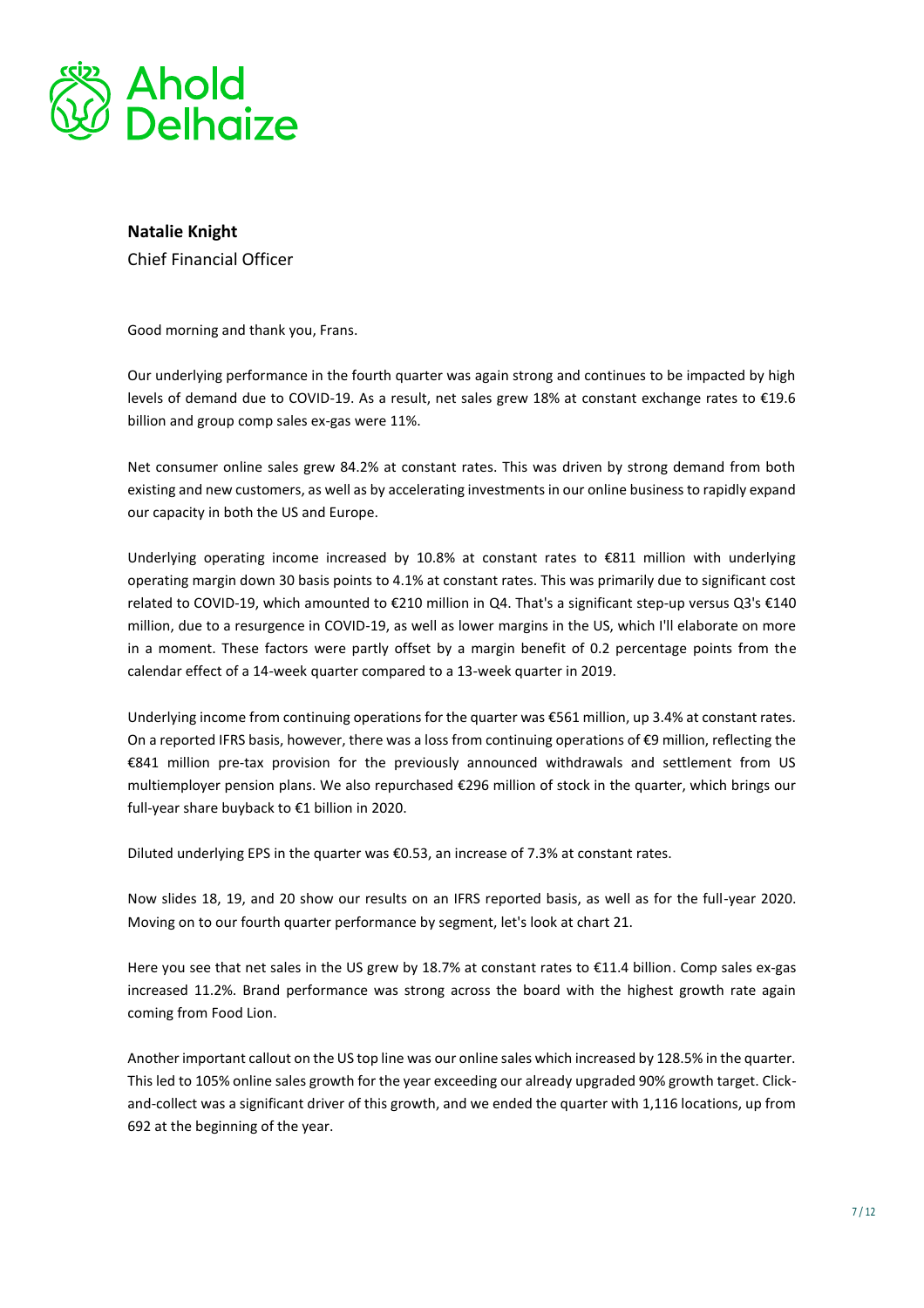

The underlying operating margin in the US was 3.9%, down 40 basis points from the prior year. Q4 comp sales moderated relative to the growth rate we delivered in Q3, and at the same time, costs related to COVID-19 in Q4 also increased relative to what we'd seen in Q3. This drove a different margin profile relative to what we've seen in the other quarters of the year. In addition, one-time items and the previously announced transition expenses related to the US supply chain transformation initiative, unfavorably impacted margins by 0.5 percentage points.

In Europe, net sales in the fourth quarter grew by 17.1% to €8.2 billion and comp sales increased 10.6%. This improvement was led by our brands in the Benelux markets. Growth was mixed in the Central and Southeastern Europe due to higher level of consumer lockdown restrictions, reduced tourism, and lower demand in urban centers where many of our stores are located.

Net consumer online sales in Europe grew 73.4%. At bol.com, our online retail platform in the Benelux, which is included within the Europe segment results, net consumer sales grew by 69.6%. The big driver of this development was Bol.com's third party sales, which grew 110% in the quarter.

Europe's Q3 underlying operating margin was 5.1%, up 10 basis points from the prior year at constant rates. Operating leverage from the higher sales growth was offset in part by higher costs related to COVID-19, as well as €11 million of pension expense in the Netherlands during the quarter, which had been flagged in previous earnings calls.

Moving on to slide 22 where you see the underlying segment performance for the full year and 2020.

Now, a look at what you've seen in terms of all of the announcements we've made on pensions in recent months. Up on chart 23, you see a summary of our activities on this important front. We committed to contribute over €1.4 billion in the U.S. to improve the security of pension benefits and reduce financial risks. This relates to withdrawing from and settling our largest U.S. multi-employer pension plans. We took the full charge for these liabilities in our P&L in the second half of 2020, of which €841 million was taken in the fourth quarter, and was excluded from underlying operating income. In terms of cash impacts, we paid out €487 million in 2020, of which €470 million was paid out in the fourth quarter.

Together, these plans represented about 90% of the year-end 2019 deficit for all of our US multi-employer pension plans as disclosed in our 2019 Annual Report. We'll disclose an update on the 2020 report, which will be released on March 3. But suffice it to say, you'll be see a significantly improved profile here.

We also paid out an additional €122 million in cash to the Netherlands Pension plan based on an existing agreement to improve the funding position in the fourth quarter.

In sum, the cash payouts in the U.S. and Netherlands related to these activities totaled €609 million for the full year 2020, of which €592 million was in the fourth quarter.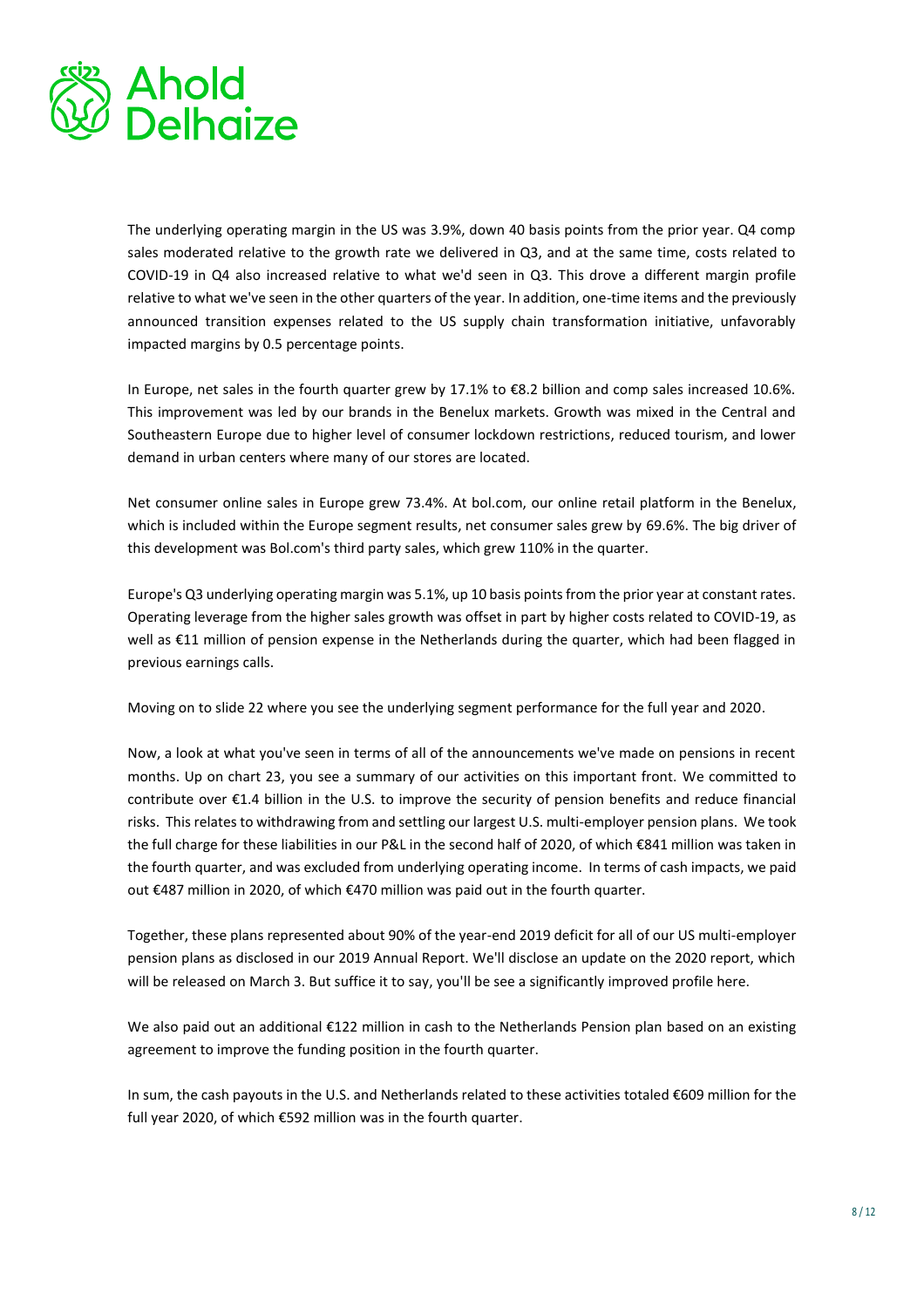

Moving on to free cash flow in the fourth quarter, which is the top chart on slide 24. Free cash flow in Q4 was €262 million, which compares with about €1 billion last year. This was largely impacted by €592 million in pension plan withdrawals and incremental pension funding payments, which I just discussed. There was also an increase in net capital expenditure of €238 million as we accelerated and increased omnichannel investments in the quarter. Taxes increased by €69 million due to higher income, as well as the timing of tax payments in the Netherlands. As you recall, taxes in the Netherlands were paid in full in Q1 2019, but have been paid out more evenly throughout the year in 2020.

At the bottom of chart 24, you'll see that our free cash flow for the full year was really something that was a very strong result. Free cash flow was €2.2 billion, which compares to about €1.8 billion last year. And this would have been even higher had we not paid that €609 million for pension plan withdrawals and incremental pension funding payments. We also spent €476 million more in 2019 on CapEx than we had in 2019 for a total of €2.6 billion for the year, as we accelerated and increased our omnichannel investments and acquired several C&S wholesale distribution centers and made other investments into our US supply chain transformation totaling over \$300 million.

Now on to chart 25. Here, we're proposing a cash dividend of €0.90 for the financial year 2020, an increase of 18.4% compared to 2019, which is the highest increase since the merger.

This represents a payout ratio of 40% based on the expected dividend payment on underlying income from continuing operations on a comparable 52-week period, which is right in line with our dividend policy. This means our compounded annual growth rate is 12% since 2016 with this proposal.

Moving on to our outlook for 2021 on slide 26, as you know, COVID-19 continues to drive a significant amount of uncertainty for our business, and this is an important factor in all of our guidance for 2021. While operating – while higher demand drove unprecedented sales growth and operating leverage in 2020, this development and, to a lesser extent, the absence of the 53rd retail week, will challenge comparisons significantly this year. Let's start with operating margin where I'm pleased to announce that we are expecting at least 4% in 2021. We believe this return to historical levels is realistic compared to the unsustainably high margins we experienced in 2020 due to the very strong sales related to COVID-19.

It also reflects our ongoing commitment to drive cost savings, and we'll need to do that in 2021 to offset cost pressures including the continued costs associated with COVID-19. I'll share a few items to consider when you think about this year's outlook.

- First, we expect comp sales trajectory to be better on a two-year basis in 2021 compared to pre-COVID-19. While it doesn't affect our comp store sales, our recent acquisitions of FreshDirect, as well as the stores of Southeastern Grocers and DEEN Supermarkets will provide us with incremental sales which will be modestly dilutive to earnings as we integrate them.
- It may, however, still be challenging to overcome the abnormally high growth comparisons from 2020 overall. Therefore, compared to 2020, we expect sales to deleverage as we lap the strong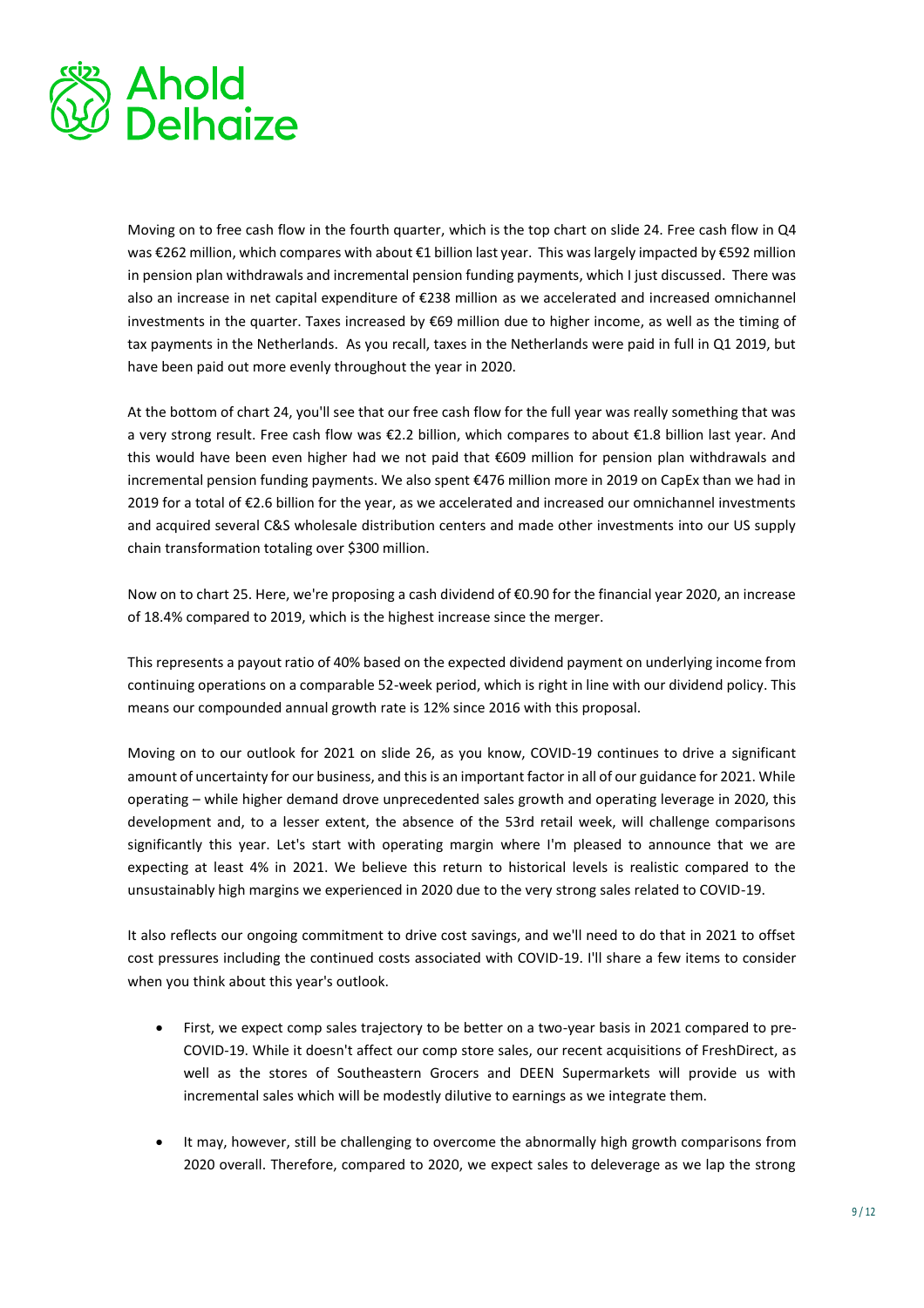

results given by – driven by COVID-19. We expect costs related to COVID-19 to continue, albeit at a much lower level than what we experienced in 2020.

• And you've heard this from us before, but as a reminder, US supply chain transformation costs are still expected to have a \$50 million impact in 2021.

On our key – one of our key priorities is to improve online productivity as our guidance suggests and we are finding new ways to balance the impact from increased online sales penetration that we expect to come into our numbers in 2021.

And lastly, one of the big ways we're balancing all the pressures I've mentioned is through significant cost savings of over €750 million in 2021, which is higher than our previous expectation of about €600 million. So underlying EPS is expected to grow mid to high single digits relative to 2019. Free cash flow is expected to be approximately €1.6 billion inclusive of our CapEx of around €2.2 billion. This puts us on track to reach €5.6 billion in cumulative free cash flow from 2019 to 2021, averaging €1.9 billion annually, exceeding the Capital Day – Capital Markets Day 2018 target of €5.4 billion that was €1.8 billion annually.

As a reminder, our free cash flow guidance has always excluded M&A. And we have made that pretty clear consistently. If we were to exclude investments needed to improve the operations and capabilities of the aforementioned M&A deals, as well as the ongoing CapEx related to our three-year supply chain transformation, free cash flow for this year would actually be on track to the €1.8 billion number.

When we look at slide 27, this outlines the increased outlook for the Save for Our Customers plan, and this is something that you see us over-delivering, and it really gives us confidence that we will continue to do over-deliver against that initial plan for 2021.

So I'll now hand back to Frans.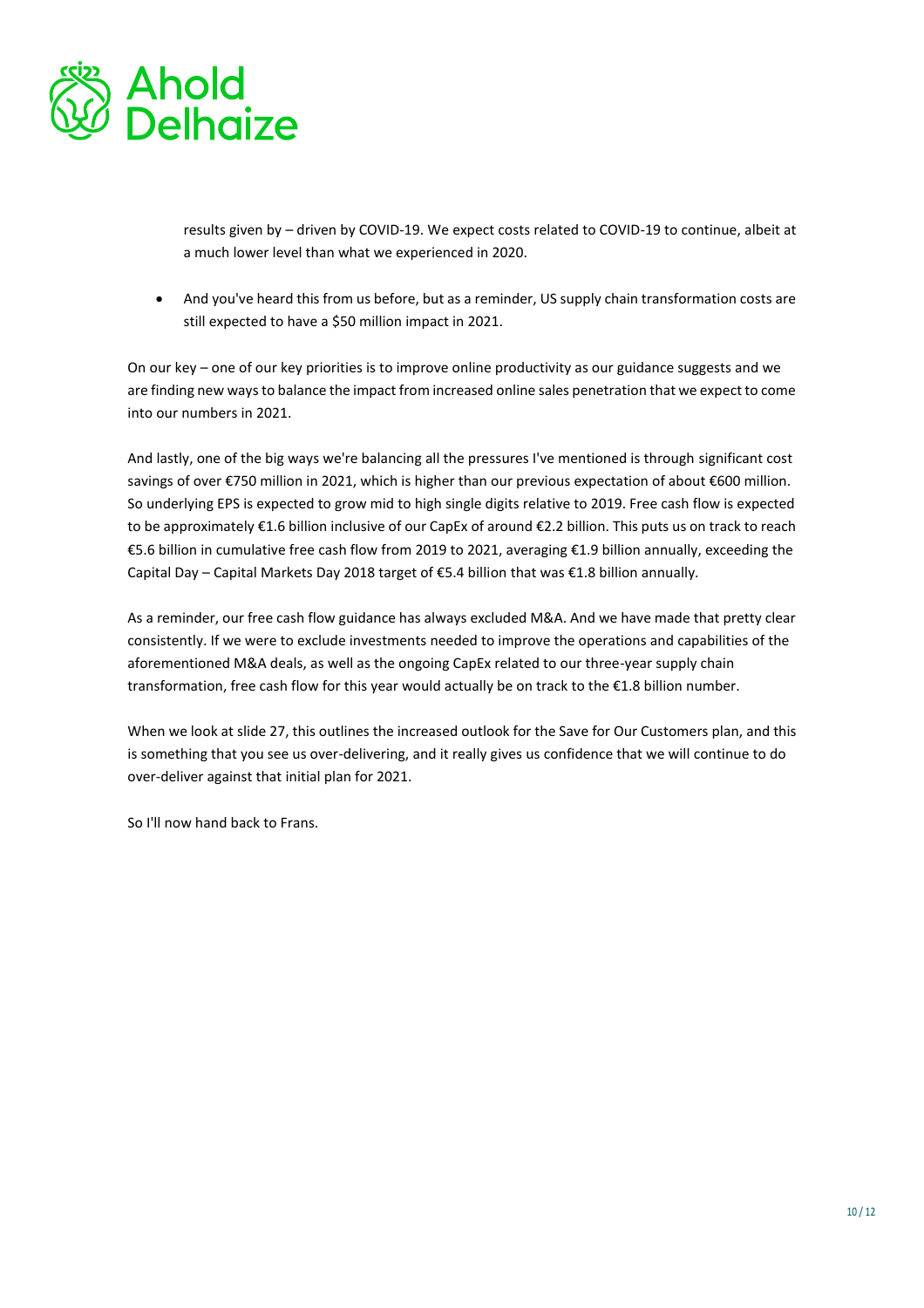

### **Frans Muller**

President, Chief Executive Officer

Thank you very much, Natalie. So, let me wrap-up. While our 2020 results were impacted by increased demands from COVID-19, we made significant moves to enter 2021 in a strategically stronger position when compared to pre-COVID-19. For that, we thank the associates across our organization for their contributions during these unprecedented times. We had a strong 2020 performance, which exceeded our guidance. We also are exceeding our key multi-year financial targets established at the 2018 Capital Markets Day.

Our significant efforts in ESG were recognized as the number one ranked Food and Staples company in the US and Europe by the S&P Global CSA, which led to being selected as a member of the Dow Jones Sustainability World Index as well as the Dow Jones Sustainability World Index in Europe in 2020. We are now able to propose a cash dividend of €0.90 for 2020, an increase of 18%. Our recent acquisitions should add incremental sales and market opportunities in 2021 and beyond. And this leads to our confidence in providing a 2021 outlook, which reflects a balanced approach to margins and another year of strong free cash flow.

We will now be happy to take your questions. And, operator, could you help us here and could you please proceed?

**== END ==**